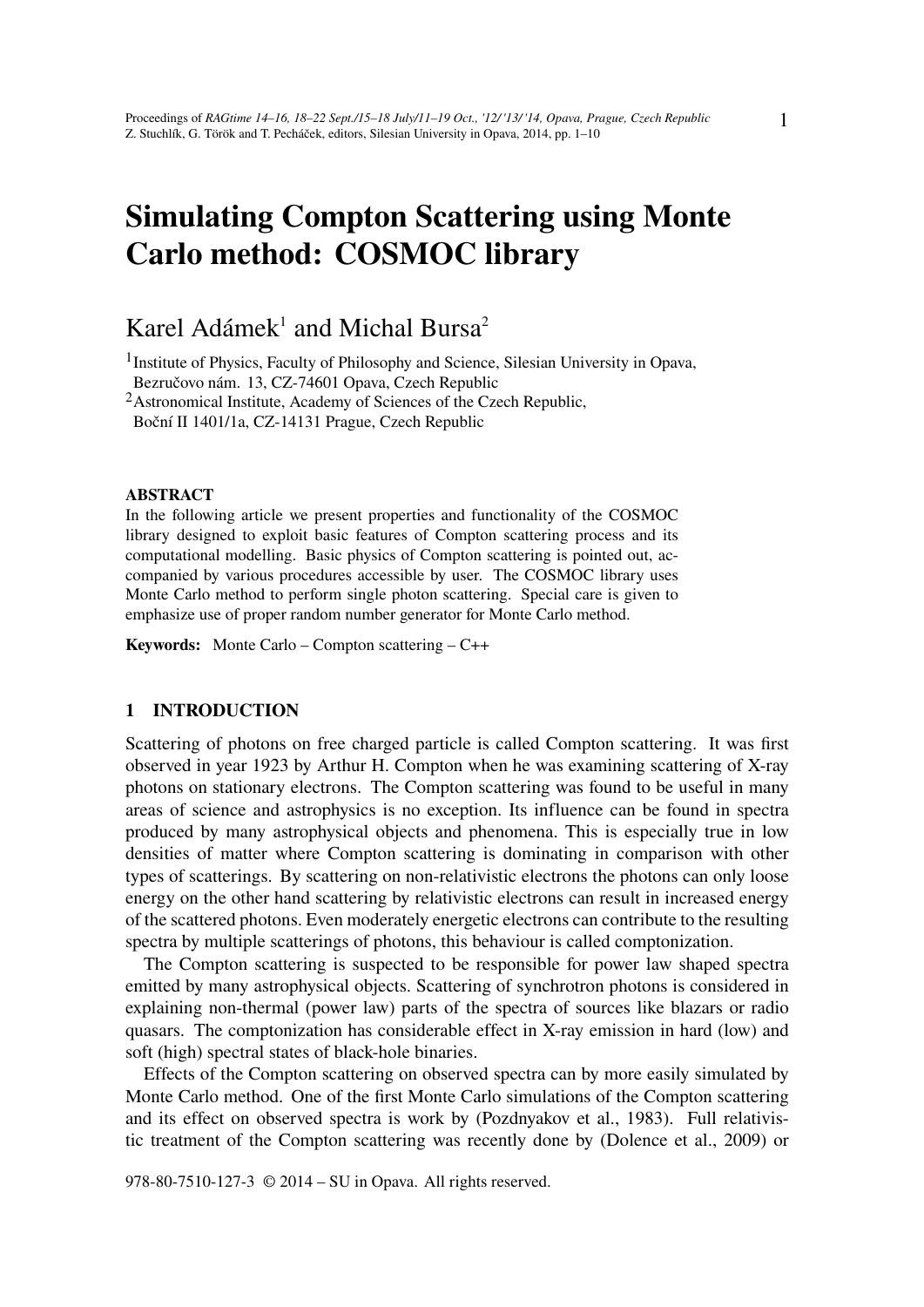(Schnittman and Krolik, 2013). Polarisation was also introduced into Compton scattering codes, for more details see works by (McNamara et al., 2008) or (Krawczynski, 2012). Aim of our code is to calculate Compton scattering in Kerr space-time with help of Monte Carlo method. The code is in form of C library.

This library is concerned only with Compton scattering on free electrons and does not consider any modifications needed for scatterings on bounded electrons. It is also limited to gases which can be approximated by equation of state for ideal gas. It also does not consider polarization. Polarization should be first candidate for improvements of the library in the future. The COSMOC library was written using GSL 1.16. The GSL is an abbreviation of GNU Scientific Library and it is a numerical library for C and C++. It provides wide variety of numerical methods for scientific purposes.

#### 2 COMPTON SCATTERING

#### 2.1 Compton Scattering

The Compton scattering is an inelastic scattering process, where photon is scattered by free charged particle, usually electron. Since the scattering is inelastic photon looses energy in favour of the scattering particle. The differential cross-section is described by the Klein– Nishina formula (Rybicki and Lightman, 1985)

$$
\frac{d\sigma}{d\Omega} = \frac{1}{2}r_0^2 \frac{\epsilon_f^2}{\epsilon_i^2} \left( \frac{\epsilon_i}{\epsilon_f} + \frac{\epsilon_f}{\epsilon_i} - \sin^2(\theta) \right),\tag{1}
$$

where  $r_0$  is classical electron radius,  $\epsilon_i$  is the energy of the incident photon and  $\epsilon_f$  is the energy of the scattered photon. This equation also gives probability distribution function  $pdf_C(\theta)$  for scattering angle  $\theta$  of the Compton scattering.

The energy of the scattered photon is given by following relationship (Rybicki and Lightman, 1985)

$$
\epsilon_f = \frac{\epsilon_i}{1 + \frac{\epsilon_i}{m_e c^2} \left(1 - \cos(\theta)\right)}.
$$
\n(2)

The total cross-section is an integral of differential cross-section (1) over spatial angle  $\Omega$ and it is given by

$$
\sigma = \int \frac{d\sigma}{d\Omega} d\Omega = \int_0^{2\pi} d\varphi \int_0^{\pi} d\theta \frac{d\sigma}{d\Omega} \sin(\theta).
$$
 (3)

After we perform integration we arrive at (Rybicki and Lightman, 1985)

$$
\sigma = \sigma_{\rm T} \frac{3}{4} \left[ \frac{1+x}{x^3} \left( \frac{2x(1+x)}{1+2x} - \ln(1+2x) \right) + \frac{1}{2x} \ln(1+2x) - \frac{1+3x}{(1+2x)^2} \right],\tag{4}
$$

where  $x = \epsilon_i / (m_e c^2)$  and  $\sigma_T = (8\pi/3)r_0^2$  is Thomson total cross-section.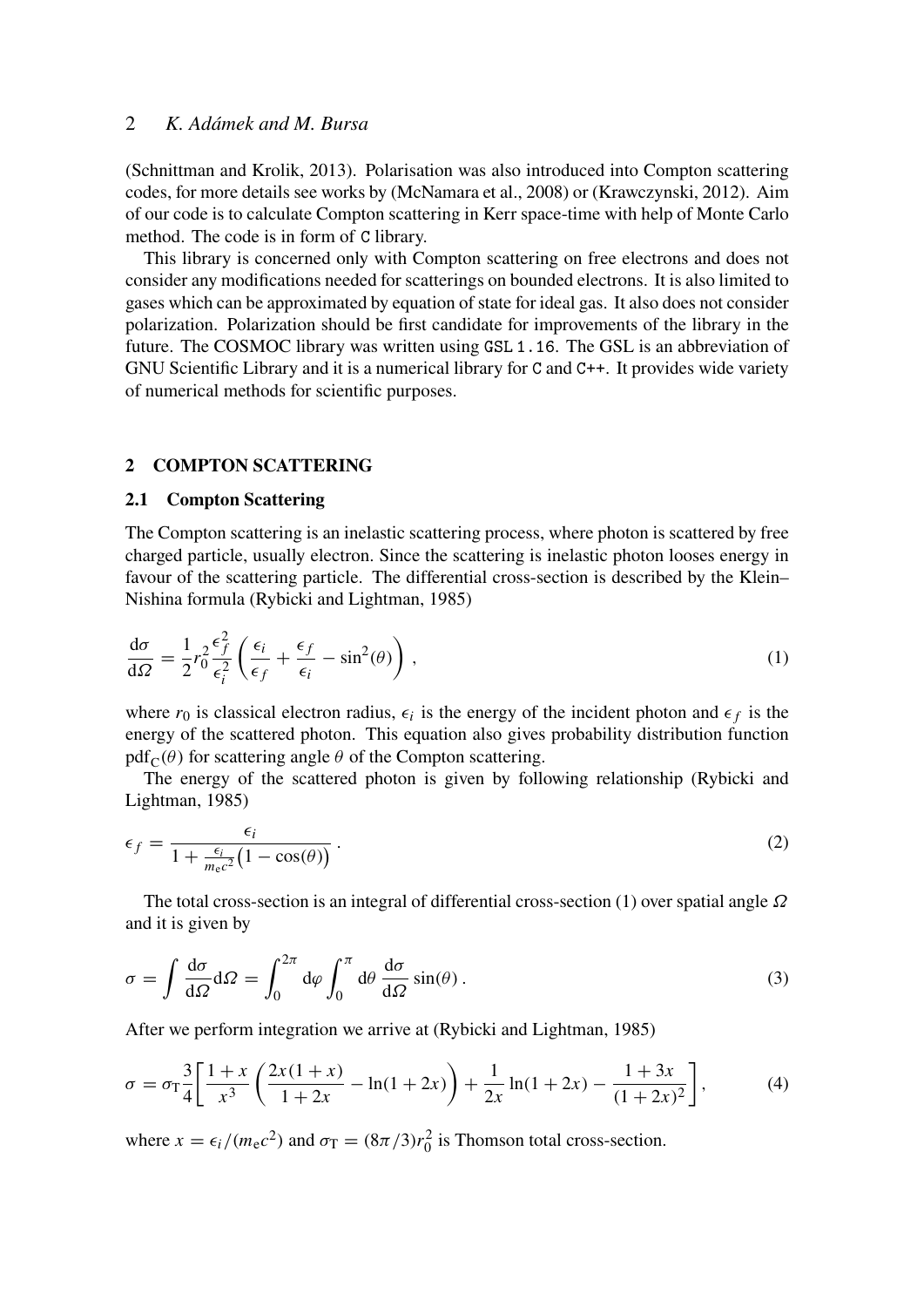To obtain cumulative distribution function cdf<sub>C</sub>( $\theta$ ) we must integrate Eq. (1) over scattering angle  $\theta$ , where  $\epsilon_f$  is given by Eq. (2). This gives

$$
cdf_C(\theta) = \frac{r_0^2}{4x^2} \left[ 2\theta - \frac{2B \arctan(-\sqrt{1+2x} \tan(\theta/2))}{\sqrt{(1+2x)^5}} \right] +
$$
  
+ 
$$
\frac{r_0^2}{4x^2} \left[ \frac{x^3 \sin(\theta)}{(1+2x)\left(1+x(1-\cos(\theta))\right)^2} \right] + \frac{r_0^2}{4x^2} \left[ \frac{x(3x^3+11x^2+8x+2)\sin(\theta)}{(1+2x)^2\left(1+x(1-\cos(\theta))\right)} \right],
$$
(5)

where  $B = 11x^4 + 4x^3 - 12x^2 - 10x - 2$ .

#### *Implementation in the code*

The implementation of Compton scattering consists of following subroutines. Equation (1) can be invoked by calling function CM diffcr, total cross-section Eq. (4) is returned by function CM totcr. To obtain values of the cdf<sub>C</sub>( $\theta$ ) for different values of scattering angle  $\theta$  one must call function CM EDiE cdf. These functions are used by procedure for generating random numbers with Klein–Nishina distribution Random num icdf bisection CM EDiE. This function implements bisection to search for value of the inverse  $cdf_C(\theta)$  and produces one random number per call.

#### 2.2 Thomson Scattering

The Thomson scattering is a special case of Compton scattering, it is an approximation of the Compton scattering for low photon energies. This approximation can be used as long as incident photon energies  $\epsilon_i \ll 511 \text{ keV}$  (electron rest energy). The differences in probability distribution functions  $pdf_C(\theta)$  for distinct photon energies are shown in the Figure 1. Since energy of the incident photon is much smaller than electron rest energy  $\epsilon_i \ll m_e c^2$  we can neglect denominator in Eq. (2) and get

$$
\epsilon_f = \epsilon_i \,, \tag{6}
$$

which means that photon energy  $\epsilon_i$  is not changed by the scattering. Using this approximation we can simplify the differential cross-section given by the Klein–Nishina Eq. (1) to (Rybicki and Lightman, 1985)

$$
\frac{\mathrm{d}\sigma}{\mathrm{d}\Omega} = \frac{1}{2}r_0^2 \left(1 - \cos^2(\theta)\right),\tag{7}
$$

and the total cross-section is then reduced to

$$
\sigma_{\rm T} = \frac{8\pi}{3} r_0^2 \,. \tag{8}
$$

The cdf<sub>TH</sub>( $\theta$ ) can be obtained by integration of the Eq. (7) and it has form

$$
\text{cdf}_{\text{TH}}(\theta) = \frac{1}{8}r_0^2 \big(6\theta + \sin(2\theta)\big). \tag{9}
$$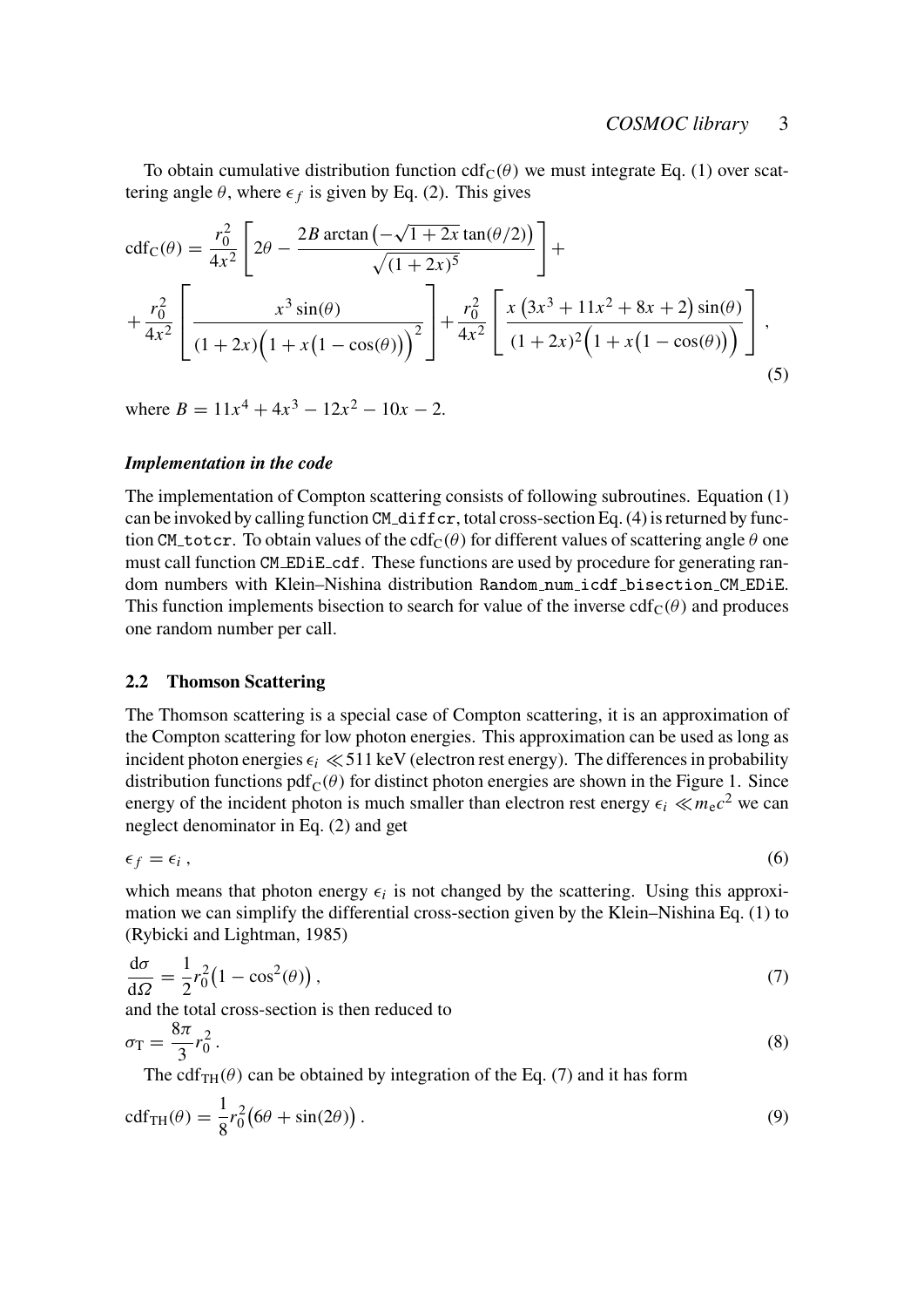

**Figure 1.** Differential cross-section  $d\epsilon/d\Omega$  of Compton scattering for low energy photons as it depends on scattering angle. The cross-sections are normalized. Chosen photon energies demonstrate deviation of  $d\epsilon/d\Omega$  with increasing photon energy. Differential cross-section for photons with energy above  $\epsilon = 51 \text{ keV}$  starts to deviate from Thomson limit (photons with  $\epsilon = 2.75 \text{ eV}$ ).

## *Implementation in the code*

As with Compton scattering the library contains similar functions for Thomson approximation. To get differential cross-section (7) call of function TH diffcr is appropriate. Thomson total cross-section is stored at variable TH\_totcr since it is independent on incident photon energy. To get the value of the cdf<sub>TH</sub>( $\theta$ ) one must call the function TH<sub>-Cdf-value.</sub> However since we do not have direct expression for inverse  $cdf_{TH}(\theta)$ , the Thomson approximation is not useful in a sense of performance. In other words using Thomson approximation for evaluation of low energy photons we would not gain any increase in performance.

## 2.3 Inverse Compton Scattering

If we restrict ourselves just to scattering particle at rest we are confined to Compton scattering frame where photons can only loose energy. To increase energy of the scattered photons we need to take into account motion of the scattering particle as well. Since we are able to calculate Compton scattering only in the frame where the scattering particle is at rest we must transform photon's momentum by Lorentz transformation into this rest frame first. This transformation involves two effects: The first effect is relativistic aberration or beaming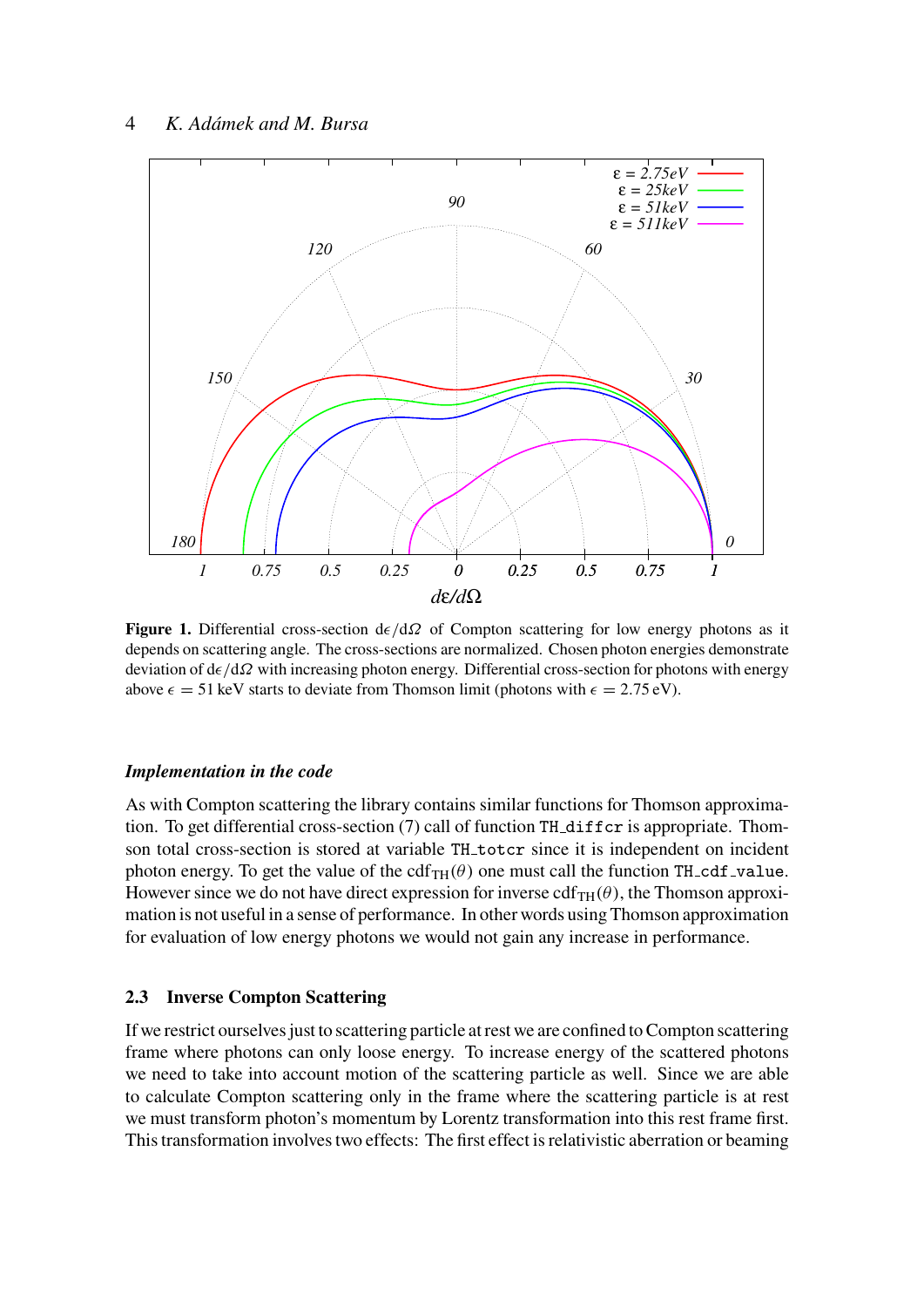effect. This effect changes the angle  $\alpha$  between scattering particle's velocity and incident photon direction. This transformation reads (Rybicki and Lightman, 1985)

$$
\cos(\bar{\alpha}) = \frac{\cos(\alpha) + \beta}{1 + \beta \cos(\alpha)},\tag{10}
$$

where  $\beta = |v_e|/c$  and  $|v_e|$  is electron velocity. This effect is applied to both incident and radiated photons.

The second phenomenon is the Doppler effect which modifies photon frequency thus causes increase or decrease of its energy as measured by observer comoving with electron. The energy of the interacting photon is transformed as follows (Rybicki and Lightman, 1985)

$$
\bar{\epsilon}_i = \epsilon_i \gamma \left( 1 - \beta \cos(\alpha) \right),\tag{11}
$$

where again  $\beta = |v_e|/c$ . This transformation must be performed before as well as after scattering took place.

#### 3 ELECTRON VELOCITY

#### 3.1 Maxwell–Boltzmann Distribution

Maxwell–Boltzmann distribution gives distribution of velocities of particles of ideal gas. We assume point-like, non-relativistic particles with negligible inter-particle forces. Many gases in astrophysics behave as ideal gas or they are similar to it. In Compton scattering scheme we are mostly dealing with rarefied real gasses. For these, at ordinary temperatures, the Maxwell–Boltzmann distribution is a good approximation.

The probability of particle having magnitude of velocity *p* within a gas with temperature *T* is given as (Bradt, 2014)

$$
\text{pdf}_{MB}(v) = \sqrt{\left(\frac{m}{2\pi kT}\right)^3} 4\pi v^2 \exp\left(-\frac{mv^2}{2kT}\right),\tag{12}
$$

where *k* is Boltzmann constant  $k = 8.61 \times 10^{-5}$  eV/K and *m* is mass of the gas particle (in this case electrons  $m_e = 9.11 \times 10^{-31}$  kg). To acquire cumulative distribution function  $cdf_{MB}(v)$  we must integrate (12)

$$
cdf_{MB}(v) = erf\left(\sqrt{\frac{mv^2}{2kT}}\right) - \sqrt{\frac{2mv^2}{\pi kT}} exp\left(\frac{mv^2}{2kT}\right),\tag{13}
$$

where  $erf(x)$  is Error function.

#### *Implementation in the code*

Maxwell–Bolzmann distribution is implemented in these routines: MB pdf returns value of pdf<sub>MB</sub>(v) Eq. (12), MB cdf gives cdf<sub>MB</sub>(v) Eq. (13). The function for random electron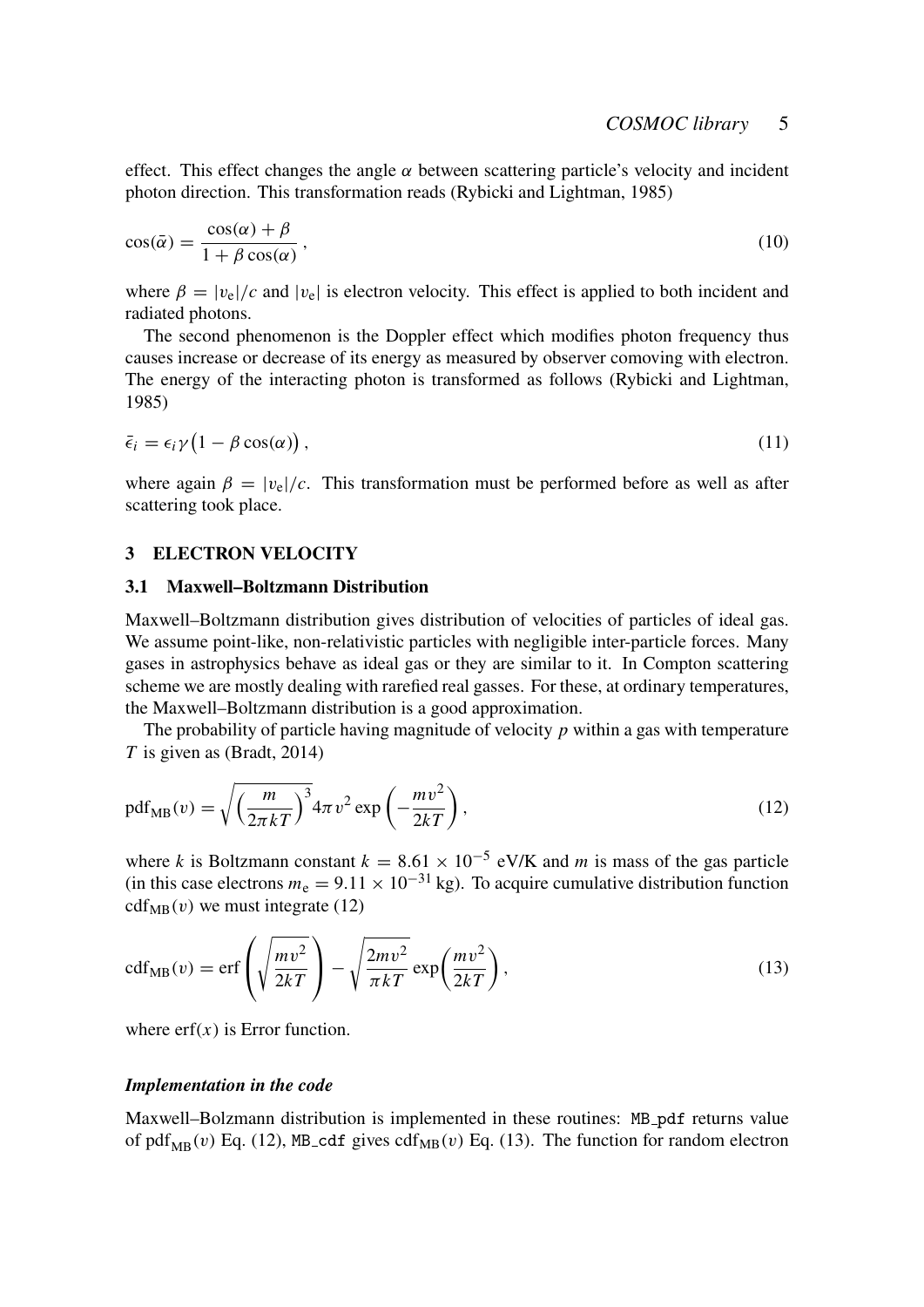speed is called Random num icdf bisection MB and it returns electron speed sampled from Maxwell–Boltzmann distribution. To evaluate  $cdf_{MB}(v)$  we are using GSL library implementation of Error function  $erf(x)$  by calling gsl\_sf\_erf().

If the temperatures throughout the simulation do not exceed  $T<sub>B</sub> = 2 \times 10^8$  K the Maxwell– Boltzmann distribution can be used reasonably well. However if the temperature  $T > T<sub>B</sub>$ we recommend using Maxwell–Jüttner distribution for whole computation.

#### 3.2 Maxwell–Jüttner Distribution

The Maxwell–Jüttner distribution is a generalization of the Maxwell–Boltzmann distribution for ideal non-interacting gas. For low temperatures *T* and in limit of small velocities this distribution becomes identical with the Maxwell–Boltzmann distribution.

Probability distribution for  $\gamma$  of the electrons within the gas with temperature *T* such that  $kT$  approaches or exceeds  $mc^2$  is given by (Kershaw et al., 1986)

$$
f(\gamma) = \frac{\gamma^2 \beta}{\tau K_2(1/\tau)} \exp{-\frac{\gamma}{\tau}},
$$
\n(14)

where  $\beta = v/c$ ,  $\tau = kT/mc^2$ , K<sub>2</sub> is Bessel function of the second kind and *c* is speed of light.

Integral through all velocities must be

$$
\int_{-\infty}^{\infty} f(\gamma) = 1.
$$
 (15)

Behaviour of the distribution for low temperatures can be seen in the Fig. 2.

#### *Implementation in the code*

In the code we implement the distribution using logarithmic expression  $\ln f(\gamma)$ . This is advantageous because we can express Bessel function  $K_2$  in its logarithmic form thus reducing possible errors due to round-off error. For calculating Bessel function we are using GSL library by calling function gsl\_sf\_bessel\_lnKnu(). After we got value  $\ln f(\gamma)$  we return exp  $(\ln f(\gamma))$ .

#### Random number with Maxwell–Jüttner distribution

Implementation of random number generation, which produces random numbers with Maxwell–Jüttner distribution is similar to the technique described in Section 4.2. There is slight modification of the binary search starting position which is determined by the function get points MJ(). This function returns approximation of the peak of the distribution and end point of the distribution (which is a point where  $f(\gamma) < 10^{-30}$ ). The aim is to decrease searching time and number of evaluations of the  $cdf(x)$  (which involves integrals) by setting middle point to the peak thus near most probable random value.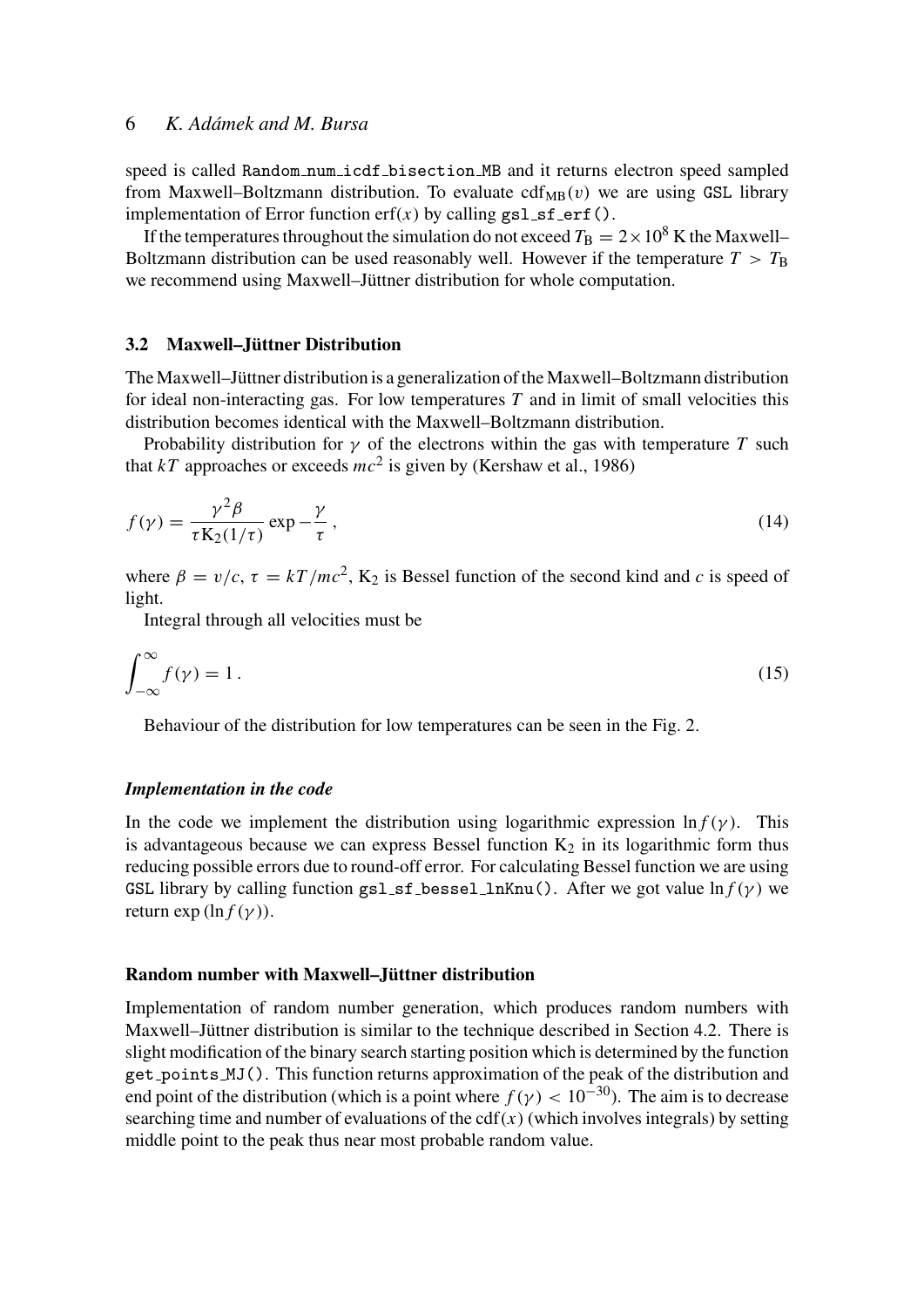## Cut-off Temperature

From the Fig. 2 we can see that for temperatures  $T < 2 \times 10^8$  K the distribution has its maximum very near  $\gamma = 1$ . Thus no relativistic effects are noticeable. Putting cut off temperature to  $T_{\text{cut}} = 2 \times 10^8 \text{ K}$  is reasonable.



**Figure 2.** Maxwell–Jüttner distribution for different temperatures. Probability  $P(\gamma)$  is normalized to unity.

## 4 NUMERICAL METHODS

Our simulation, in current state, is intended to follow single photons by using Monte Carlo method. The Monte Carlo method heavily depends on random numbers and thus good random number generator is needed for accurate results.

## 4.1 Random Number Generators

On computer using algorithms it is very hard if not impossible to get truly random unbiased, uncorrelated random numbers with uniform distributions in multiple dimensions. When using computer we are using a pseudo-random numbers produced by the pseudo-random number generators like rand in standard C. However some generators are better then others. The 'good' random number generator should pass number of theoretical and empirical tests. More can by found in (L'Ecuyer and Simard, 2007).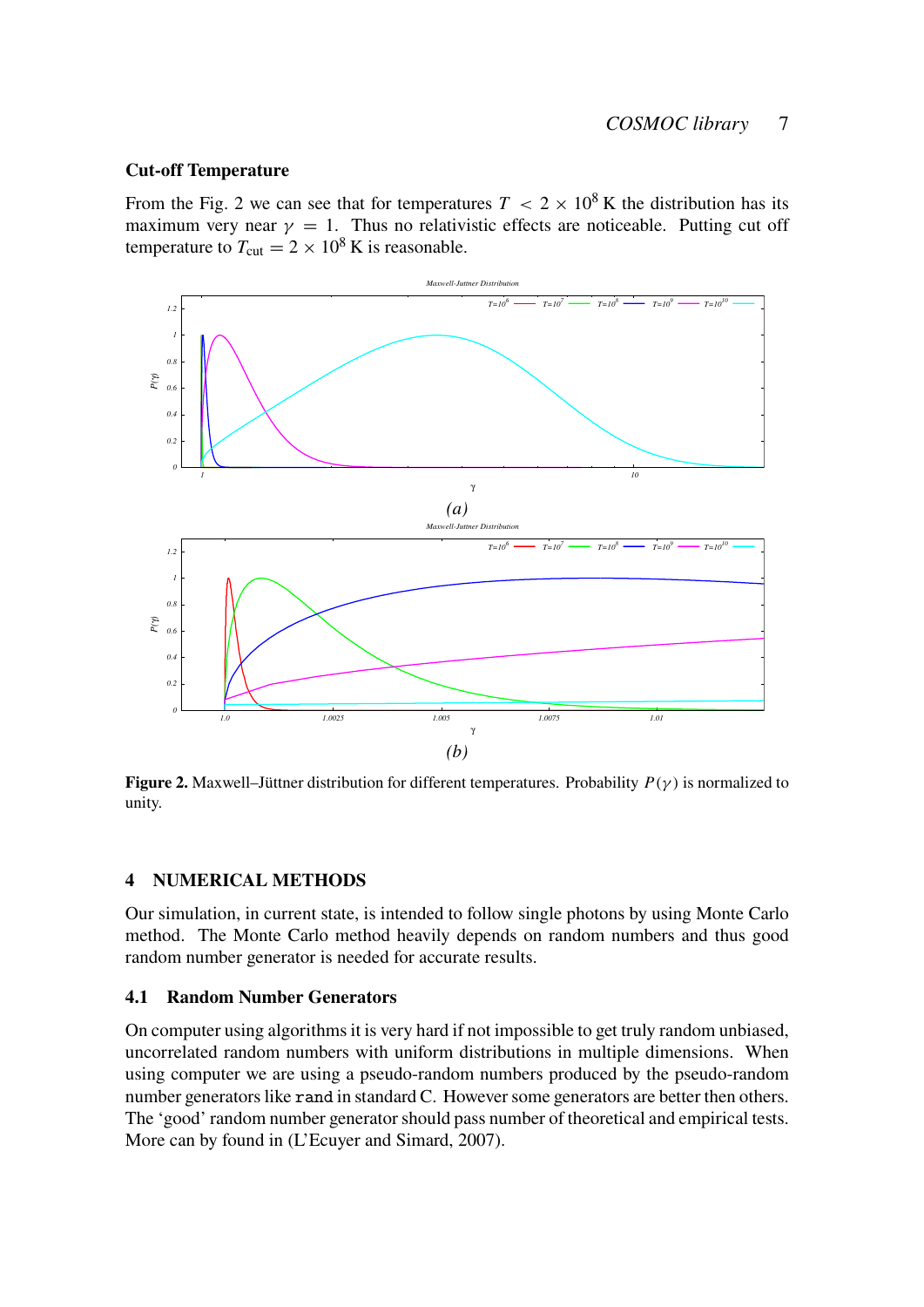For our Monte Carlo simulation we choose to use GSL library random number generator MT19937. This generator has unusually long period of  $P = 2^{19937} - 1$  numbers. This algorithm has been developed with special attention to the most significant bits. This property makes it especially well suited for Monte Carlo simulations (Matsumoto and Nishimura, 1998). With performance comparable to the standard C rand it is ideal pseudo-random number generator for our needs. It also performed well in tests conducted by (L'Ecuyer and Simard, 2007).

## 4.2 Random Numbers with Distribution

Standard random number generator produces uniformly distributed random numbers in range (0, 1). To obtain random numbers with desired custom distribution we must project this range onto some other which is defined by  $cdf(x)$ . For this projection we need to find an inverse cumulative distribution function  $cdf(x)^{-1}$  of our custom distribution. To check if our custom distribution of random numbers does agree with  $cdf(x)$  we have used Kolmogorov–Smirnov test for random number distribution (Wall and Jenkins, 2003).

## *Inverse cdf method*

Assuming we have probability density function  $pdf(x)$  with property

$$
\int_{-\infty}^{\infty} \text{pdf}(x') \, \mathrm{d}x' = 1 \,, \tag{16}
$$

we can construct cumulative distribution function  $cdf(x)$  given as

$$
cdf(x) = \int_{-\infty}^{x} pdf(x') dx'.
$$
 (17)

Taking into consideration the Eq. (16) we can see that cdf( $x$ )  $\in$  [0, 1]. To generate random numbers with distribution given by  $pdf(x)$  we need to construct inverse cumulative distribution function cdf $(x)^{-1}$  and project generated random numbers in interval (0, 1) by the cdf $(x)^{-1}$  to get random number with desired custom distribution. If we cannot find  $cdf^{-1}(x)$  than we have to find appropriate function value by using root-finding algorithm. Since cdf(x) is strictly increasing in the interval  $(0, 1)$  we can apply bisection to find the value of the cdf<sup> $-1(x)$ </sup>.

#### 5 IMPLEMENTATION

## 5.1 Structures and constants

The COSMOC library uses these classes:

• kn par class is directly used by user and it holds all variables connected with the scattering of the photon. For example it holds energy of the incident photon  $kn\_par: :nu_i$ , energy of the scattered photon  $kn\_par::nu.f$ , scattering angles  $kn\_par::theta.f$  and  $kn$  par::phi f. These are variables most likely to be accessed by the user.

• prop, approx and Max dis int are internal classes and user does not need to interact with them.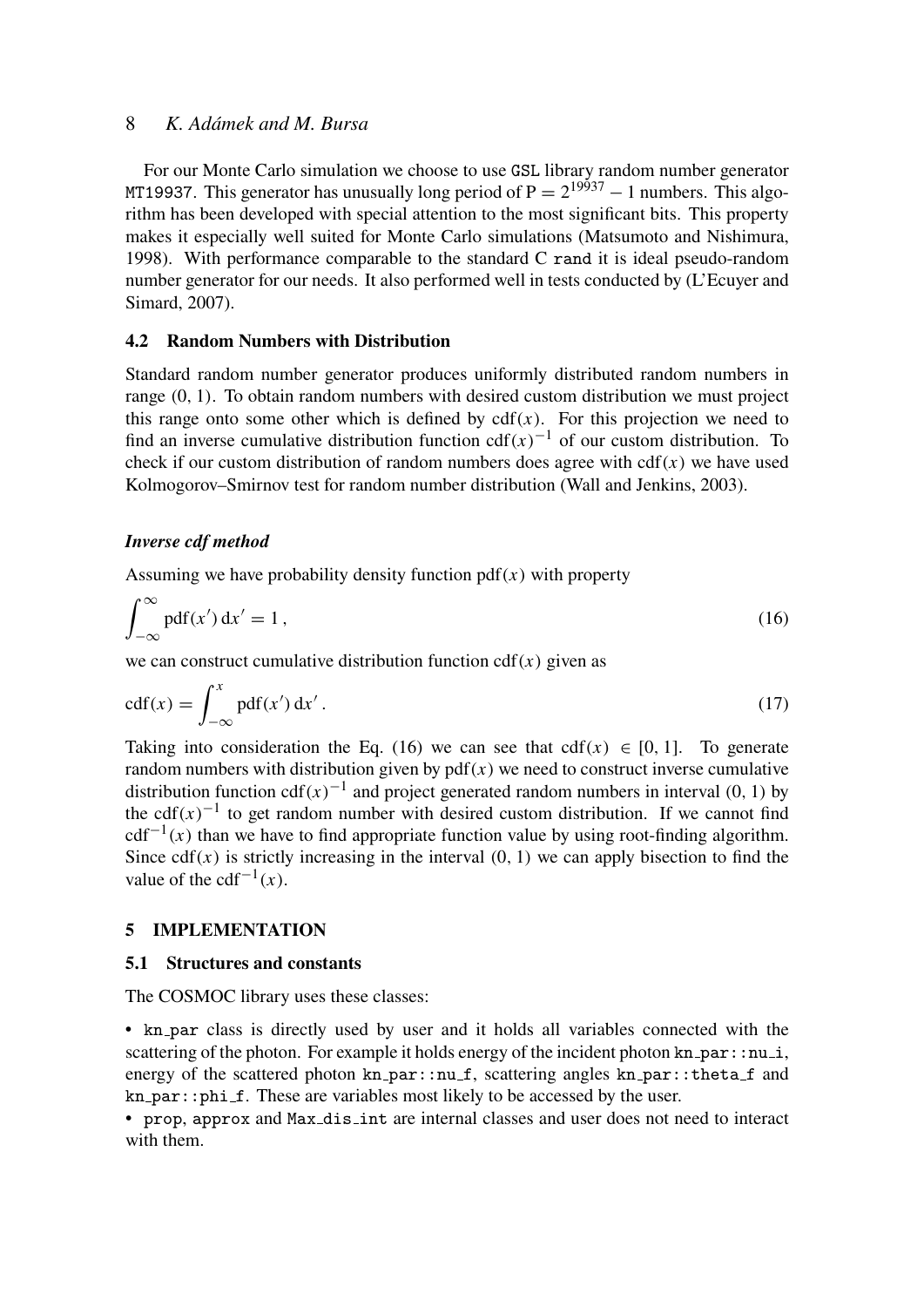

**Figure 3.** Broadening of iron spectral line with initial energy  $v = 6400 \text{ eV}$ . On x axis we see energy of the scattered photon, y axis shows normalized count. The scattering is performed on electrons with different temperatures, where  $k$  is Boltzmann constant and  $T_e$  is electron temperature. Temperatures are distinguished by different colours.

## 5.2 Scattering

The whole process of scattering is performed by function scatter EDiE, which then makes use of other internal functions of COSMOC library. These internal functions are accessible by user. Whole library as of now has a form of includable .h and .cpp file and it is not en-capsuled into a class. The declaration of function scatter is following:

```
void scatter EDiE(
  kn-par *par – information about incident photon,
  double eT – temperature of the gas,
  approx *mj_app – internal class which must be initiated at the beginning of the code,
  int mj size – size of mj app,
  gsl rng *rnd – GSL library handle for random numbers
  gsl integration workspace *w – GSL library handle for integration,
  int force relativistic=0 – optional switch to force relativistic treatment
).
```
The procedure scatter EDiE works in three modes, which mode is triggered depends on temperature of the gas. For temperatures  $T > 2.0 \times 10^8$  K the relativistic treatment is used. This includes beaming effect Eq. (10) and Doppler effect Eq. (11). For electron velocities the Maxwell–Jüttner distribution is used.

The second mode is for temperatures  $300 \text{ K} < T < 2.0 \times 10^8 \text{ K}$ . In this mode Maxwell– Boltzmann distribution is used and only Doppler effect is taken into account.

Last mode is for stationary electrons for temperatures below  $T = 300$  K, where only Compton scattering without any additional effects is performed.

The effect of Doppler shift can be seen on spectral line broadening, which is shown in the Fig. 3. The figure shows broadening of iron  $v = 6.4$  keV spectral line.